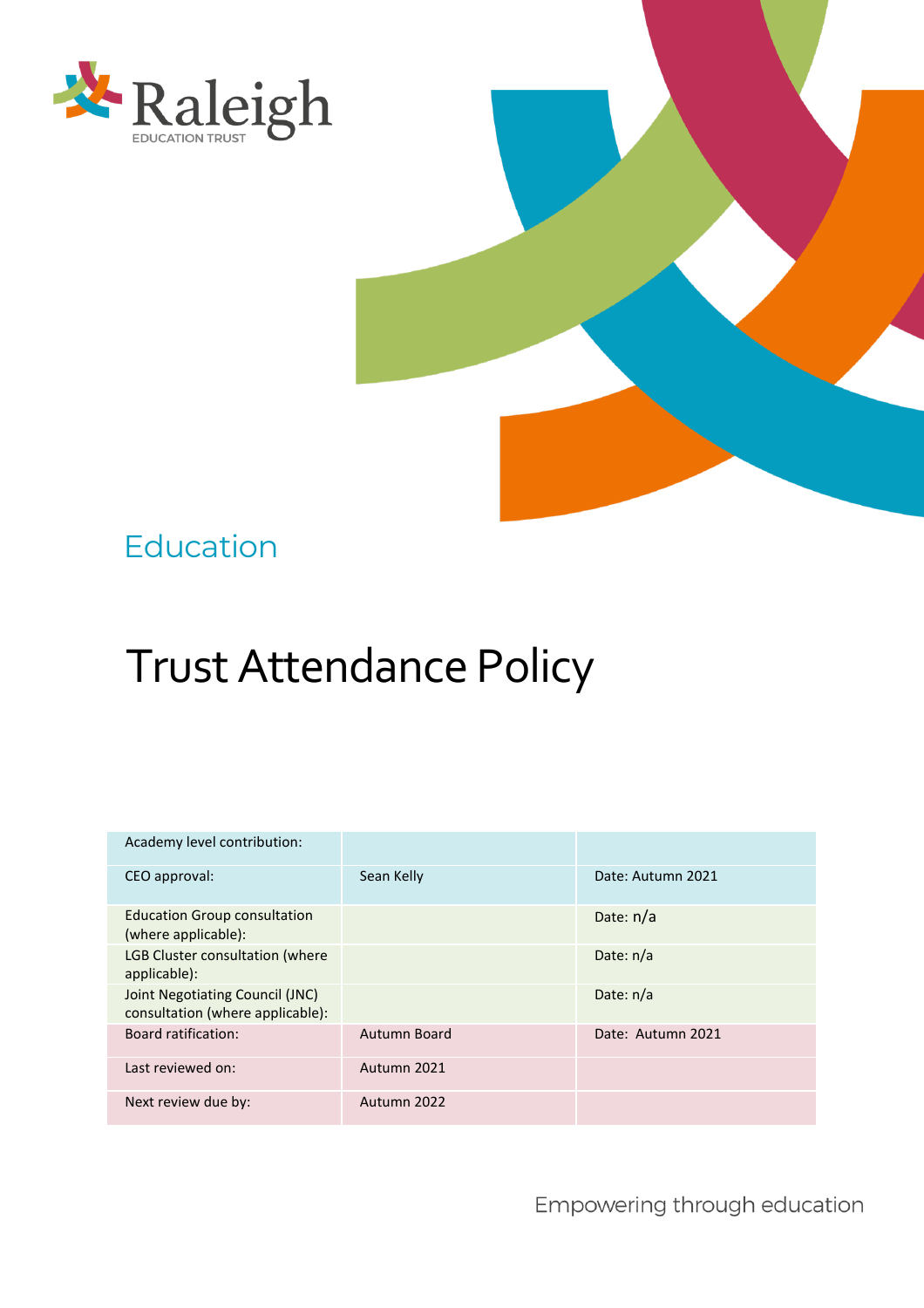#### Contents

<span id="page-1-0"></span>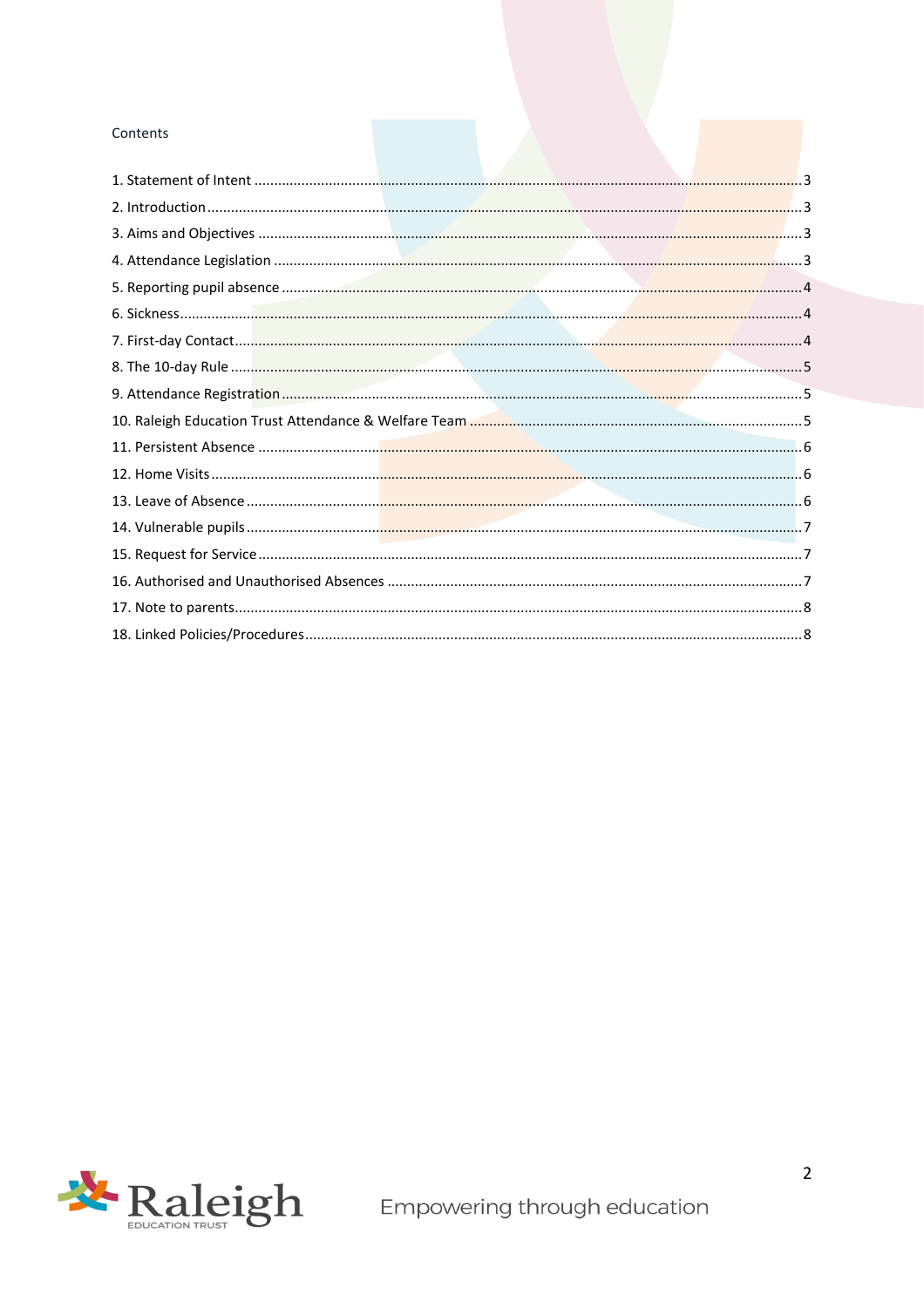#### **1. Statement of Intent**

1.1 We intend to work in partnership with the Local Authority and parents/carers to support pupils in attending their education within the Raleigh Education Trust. We intend to support and encourage pupils to attend their education across all academies within the Raleigh Education Trust or at one or more of our approved Alternative Providers by providing a relevant curriculum and pastoral care. We recognise that it is our responsibility to do everything possible to raise parent/carers awareness of the importance of attendance and punctuality and that it is a legal requirement to attend school regularly.

## <span id="page-2-0"></span>**2. Introduction**

- 2.1 Persistent absence is a serious problem for pupils. The Department of Education state that any pupil with 90% attendance or below is a persistent absentee from education. Much of the work children miss when they are off school is never made up, leaving these pupils at a considerable disadvantage for the remainder of their school career. There is also a clear link between poor attendance at school and low levels of achievement.
- 2.2 Parents of compulsory school age (5 to 16 years old) children have a legal duty to ensure their children receive suitable education, either by regular attendance at school or otherwise than at school (this includes home education). If a child is registered at school, parents have the responsibility for ensuring that their child attends regularly.

## <span id="page-2-1"></span>**3. Aims and Objectives**

- 3.1 To continue to raise levels of achievement and participation by maintaining high levels of attendance and punctuality.
- 3.2 To keep an accurate and up to date record of attendance.
- 3.3 To inform parents/carers of punctuality and attendance issues.
- 3.4 To identify the causes of non-attendance and act upon them.
- 3.5 To ensure all staff understand their roles in the monitoring and recording of attendance.
- 3.6 To maintain and improve the attendance across the Raleigh Education Trust and associated academies and alternative providers.
- 3.7 To monitor and evaluate the processes regularly.
- 3.8 To give clear information on expected levels of attendance across the Raleigh Education Trust and our alternative providers.

## <span id="page-2-2"></span>**4. Attendance Legislation**

4.1 *Under section 7 of the Education Act 1996, parents are responsible for ensuring any child of compulsory school age receives full-time education that is suitable to the child's age, ability and aptitude and also to* 

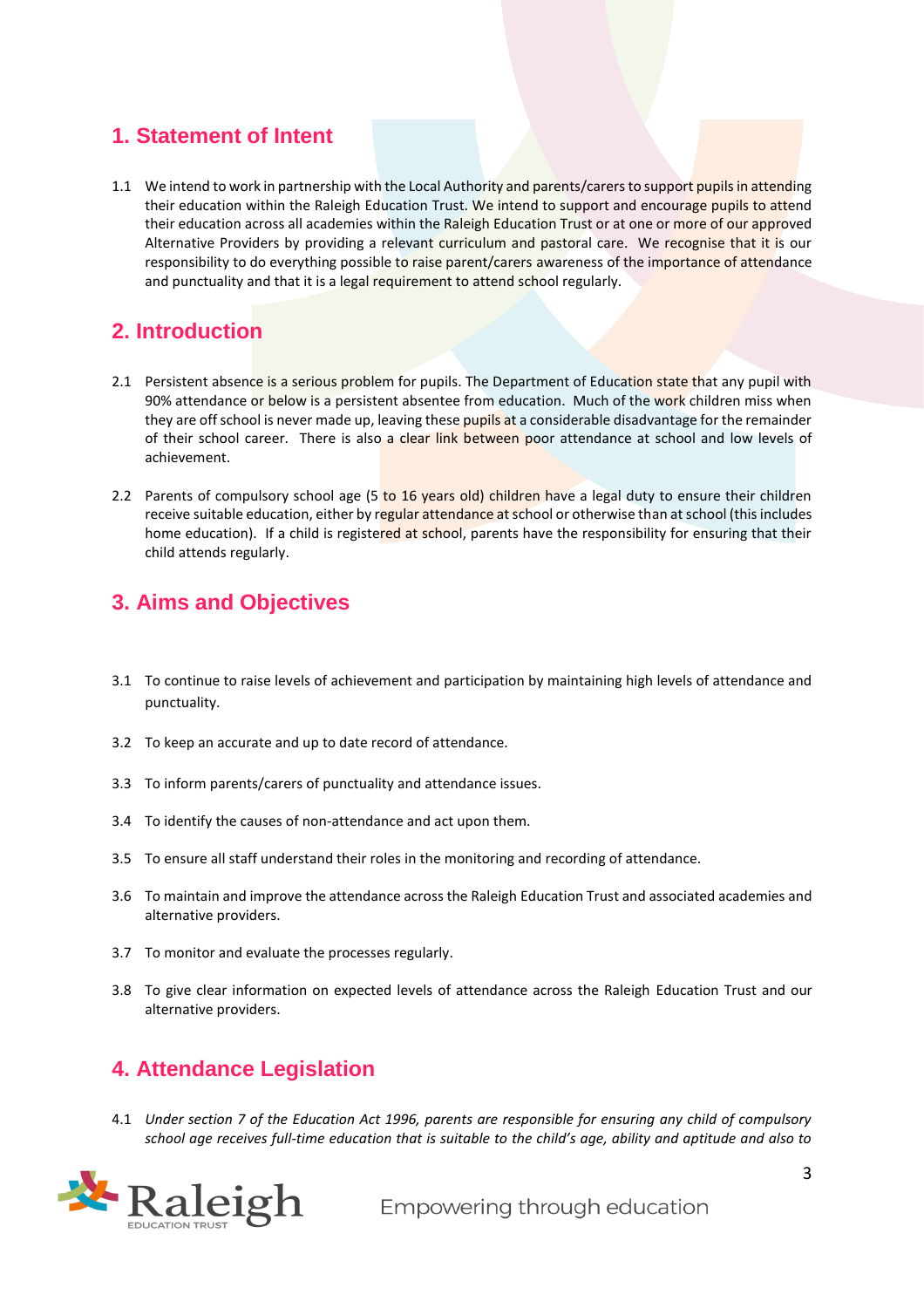*any special educational needs the child may have. This can be by regular attendance at school or education otherwise.*

- 4.2 *If a child who is of compulsory school age (5-16 years old) who is registered at a school fails to attend regularly then the parent is guilty of an offence under section 444 (1) of the Education Act 1996 and may be prosecuted.*
- 4.3 *These documents are drawn from the following legislation setting out the legal powers and duties that govern school attendance:*
	- a) Part 6 of [The Education Act 1996](https://www.legislation.gov.uk/ukpga/1996/56/part/VI/chapter/II)
	- b) Part 3 of [The Education Act 2002](http://www.legislation.gov.uk/ukpga/2002/32/part/3/chapter/3)
	- c) Part 7 of [The Education and Inspections Act 2006](http://www.legislation.gov.uk/ukpga/2006/40/part/7/chapter/2/crossheading/school-attendance)
	- d) [The Education \(Pupil Registration\) \(England\) Regulations 2006](http://www.legislation.gov.uk/uksi/2006/1751/contents/made) (and [2010,](https://www.legislation.gov.uk/uksi/2010/1725/regulation/2/made) [2011,](https://www.legislation.gov.uk/uksi/2011/1625/made) [2013,](https://www.legislation.gov.uk/uksi/2013/756/made) [2016](https://www.legislation.gov.uk/uksi/2016/792/made/data.html) amendments)
	- e) [The Education \(Penalty Notices\) \(England\) \(Amendment\) Regulations 2013](https://www.legislation.gov.uk/uksi/2013/757/regulation/2/made)

#### <span id="page-3-0"></span>**5. Reporting pupil absence**

- 5.1 Pupil absence must be reported by 9:30 am on each day of absence to your child's school. This can be done via telephone and select the attendance line when prompted. Parents/carers whose child attends an alternative provision must contact the provision to inform them of any absences. Due to the difference in start times for some providers, parents must familiarise themselves with the attendance procedures for each provision. Reporting absences can be done either by telephone or email. Failure to report absence will result in the Trust Attendance Team or a member of staff at the alternative provider your child attends, following up with telephone calls, text and home visits.
- 5.2 If there has been no contact made in regards to the absence, a member of the Trust Attendance Team will conduct a Safe and Well visit. This will be triggered on day 3 of absence.

#### <span id="page-3-1"></span>**6. Sickness**

6.1 If your child has sickness and/or diarrhoea we would advise that they remain off school for 48 hours. If your child has had no further bouts of sickness/diarrhoea during the 48 hours and you feel that your child is well enough to return please send them back to school. If at any time your child becomes ill we will monitor them and contact parents to gain permission to send them home if necessary. If we cannot make contact with parents the pupil will be monitored by staff, until such time contact and permission is obtained.

#### <span id="page-3-2"></span>**7. First-day Contact**

- 7.1 Raleigh Education Trust operates a "first-day contact" system. This means that if your child is absent and we have not been informed, a text/telephone call will be made to ascertain the reason for absence on the first day and the subsequent days' absence.
- 7.2 If we have attempted to make contact but received no reply and absence continues, further action will be taken by either the Attendance Team or the Attendance Officer at your child's provision.

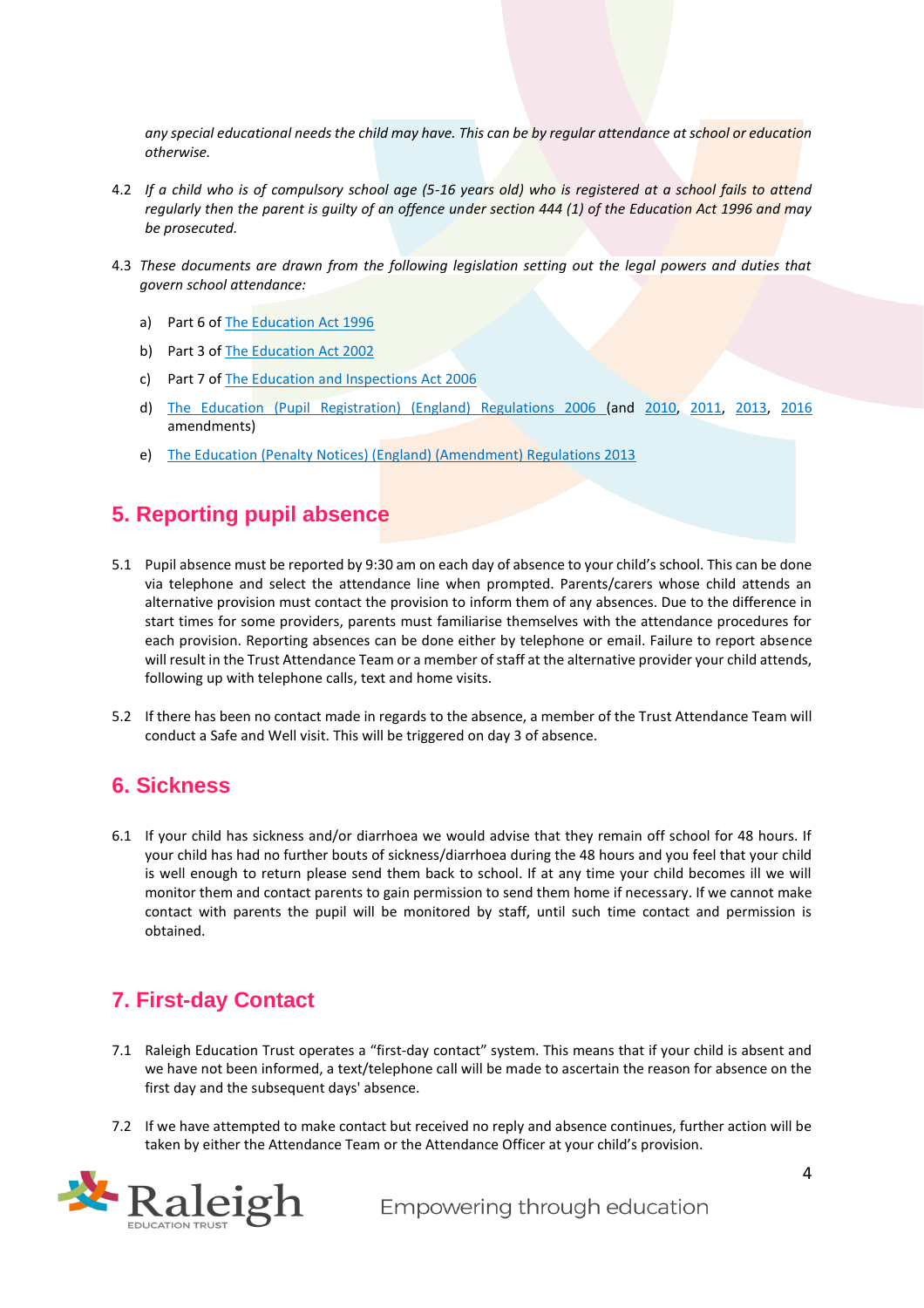#### 7.3 This will include:

- a) Home visits
- b) Contacting any agencies involved
- c) Following the 10 Day Rule.

#### <span id="page-4-0"></span>**8. The 10-day Rule**

8.1 If a pupil is absent for 10 days and there has been no contact made with parent/ carer and home visits have been unsuccessful a referral to Child Missing in Education will be made and further welfare services may become involved.

#### <span id="page-4-1"></span>**9. Attendance Registration**

9.1 Attendance at our academies is recorded using Arbor- MIS system, using the approved DfE attendance codes. Each academy/alternative provider is responsible for completing registrations each day, in line with statutory guidance. The Trust Attendance & Welfare Administrator will monitor all registration sessions, as well as update with any known pupil absence and make contact with parent/carers for any unknown absence. The Trust Attendance & Welfare Administrator will make daily contact with all alternative providers to check on absence and any other issues that may have been raised in regards to attendance.

#### <span id="page-4-2"></span>**10. Raleigh Education Trust Attendance & Welfare Team**

- 10.1 Our attendance team consists of 6 members of staff, if you require any information or support please contact the following members of staff on the contact details listed:
	- a) Mrs Sarah Astle Trust Attendance and Welfare Lead [sarah.astle@raleightrust.org](mailto:sarah.astle@raleightrust.org)
	- b) Mr Tim Astle Trust Attendance and Welfare Deputy Lead [tim.astle@raleightrust.org](mailto:tim.astle@raleightrust.org)
	- c) Mrs Dawn Mansbridge Trust Attendance and Welfare Officer [dawn.mansbridge@raleightrust.org](mailto:dawn.mansbridge@raleightrust.org)
	- d) Miss Keeley Williamson– Trust Attendance and Welfare Officer [keeley.williamson@raleightrust.org](mailto:keeley.williamson@raleightrust.org)
	- e) Mrs Selina Martinsons Trust Attendance Administrator [selina.martinson@raleightrust.org](mailto:selina.martinson@raleightrust.org)
	- f) Ms Nicola Cheetham Trust Attendance Administrator [nicola.cheetham@raleightrust.org](mailto:nicola.cheetham@raleightrust.org)



Empowering through education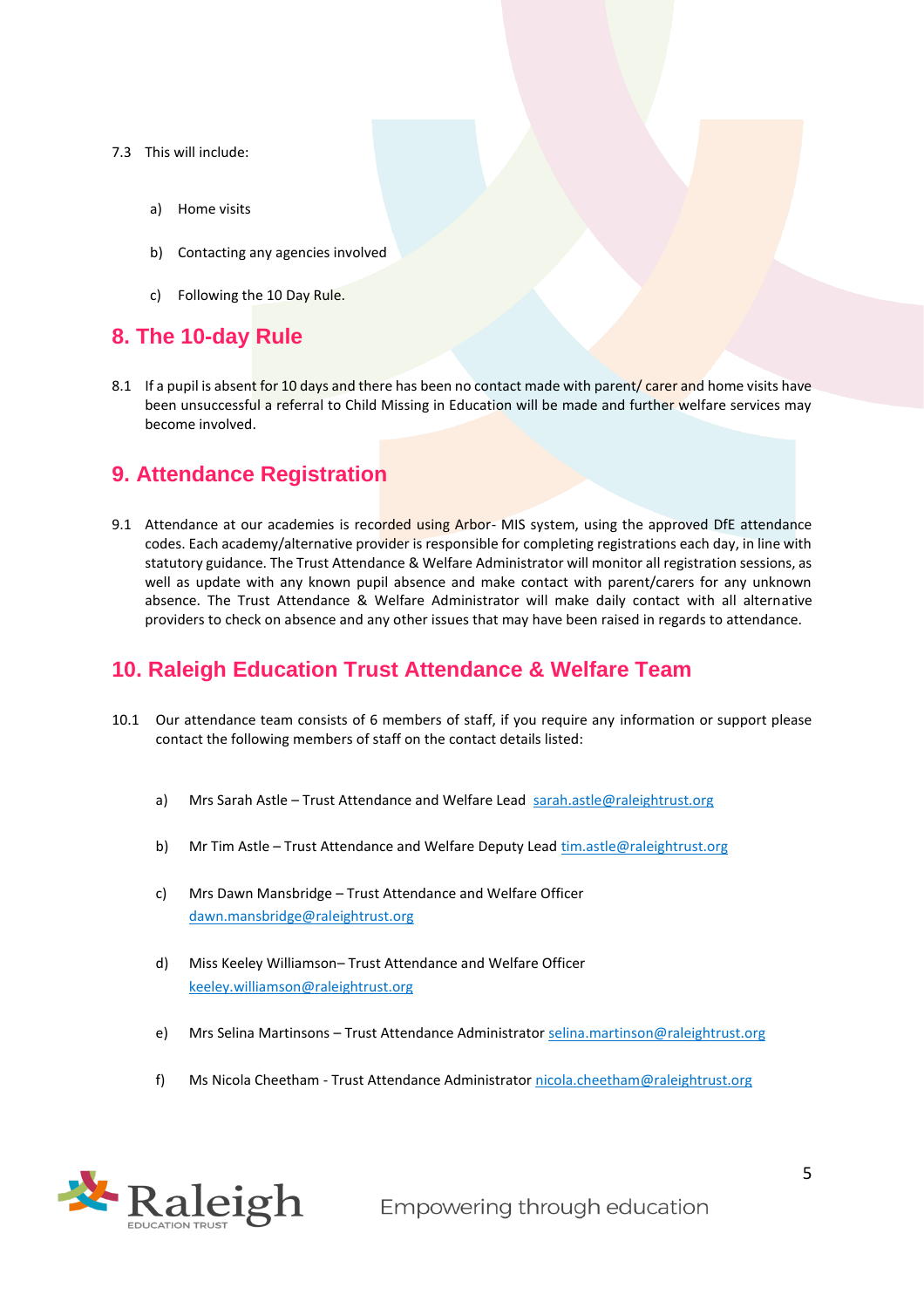#### <span id="page-5-0"></span>**11. Persistent Absence**

- 11.1 All pupils are expected to achieve 95% attendance in line with the government's national expectation.
- 11.2 If a pupil's attendance falls to 90% or below they are at risk of becoming a potential persistent absentee. In cases of persistent absence the following procedure will be followed:
	- a) Letter sent to inform parent/carer of the concern, and stating improvement must be made.
	- b) If no improvement in attendance is made a meeting with the parent/carer will be arranged to address any concerns or reasons for poor attendance.
	- c) Targets are set for the pupil to achieve within an agreed timeline.
	- d) If there has been no significant improvement within an agreed time period and all offers of support and intervention fail, a referral to Education Welfare will be made.
- 11.3 All referrals to Education Welfare will be made by the Trust Attendance Team. All letters and correspondence from alternative providers in regards to attendance at the named provisions will be used as evidence to support the referral.

#### <span id="page-5-1"></span>**12. Home Visits**

- 12.1 Home visits will be conducted for a number of reasons:
	- a) Unable to make contact with parent/carers
	- b) Safe and well checks any pupil that we have not managed to see or who has not attended the academy or provision for 3 days, will receive a home visit to establish contact and to confirm a visual sighting of the child. If this is unsuccessful the process will be repeated until a visual sighting. If a pupil has not been seen for 10 days we will follow the procedure for Children Missing in Education. We work collaboratively with providers and they also conduct home visits to establish contact.
	- c) Check addresses and contact details.

#### <span id="page-5-2"></span>**13. Leave of Absence**

- 13.1 If you require a leave of absence you must do so in writing either by letter, email or by completing a leave of absence request form. These can be requested from the main reception of each academy and addressed to the attention of the Academy Principal. The Principal will make the overall decision as to whether or not to authorise any Leave of Absence requests during term time. All holidays must be taken during the school's allocated holidays.
- 13.2 Leave will only be granted in exceptional circumstances at the Principals discretion and will be decided on an individual basis.

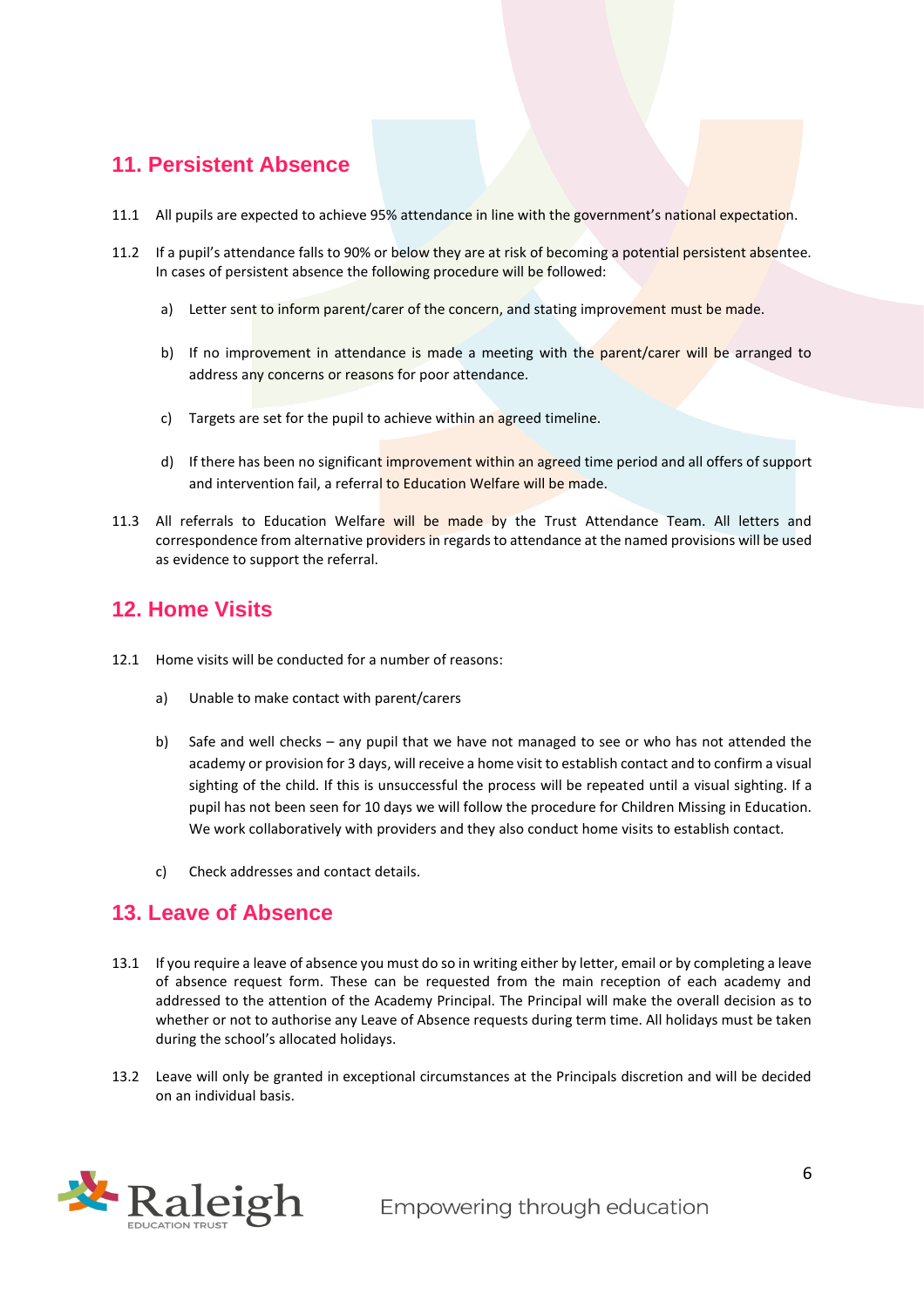#### <span id="page-6-0"></span>**14. Vulnerable pupils**

14.1 Social workers, as well as parents/carers, will be contacted in the event of an absence. This primarily applies to children on an active Child Protection Plan or Child In Need plan and will be triggered on the first day of absence. Any failure to make contact will also result in a home visit.

#### <span id="page-6-1"></span>**15. Request for Service**

- 15.1 We will request intervention from Education Welfare Service for pupils whose unauthorised absence is above 10%. The Trust Attendance and Welfare Lead will identify those pupils who need Education Welfare involvement. A referral will then be made and we will gather the evidence and this will be sent to the Education Welfare Service.
- 15.2 Prior to the Trust Attendance and Welfare Lead requesting legal action, parents/carers will receive at least one warning letter and will also be invited in for an attendance meeting to discuss the concerns we have regarding attendance. We aim to resolve attendance issues by being as flexible and supportive as possible with pupils various needs and concerns.

#### <span id="page-6-2"></span>**16. Authorised and Unauthorised Absences**

- 16.1 Authorised Absences:
	- 16.1.1 The Trust Attendance Team and associated academies will authorise absences but this will depend on the circumstances for the absence. Authorised absence can be as damaging to a child's education as unauthorised absence. All periods of authorised absence will be determined by the Academy after sufficient reason and explanation have been established.
- 16.2 Family holidays during term time:
	- 16.2.1 Parents should not normally take their child on holiday during term time. Any leave of absence should be requested by filling out a holiday request form addressed to the Principal. Holidays will only be authorised due to exceptional circumstances. Any holidays taken during term time, recorded as unauthorised, may result in a fixed penalty notice being issued.
- 16.3 Illness, medical and dental appointments:
	- 16.3.1 Any absences due to medical appointments will be authorised on the production of a medical appointment card/letter.
	- 16.3.2 If a child presents as ill whilst at their academy or their provision and is sent home due to illness, their absence will be authorised. If the child fails to return to the academy or provision the following day due to the illness presented on the previous day, that day will also be authorised. Any further days of absence, that runs concurrently, will need to be confirmed by a doctor and a medical note/ appointment card/ prescription slip will be required as proof.
- 16.4 Days of religious observance: